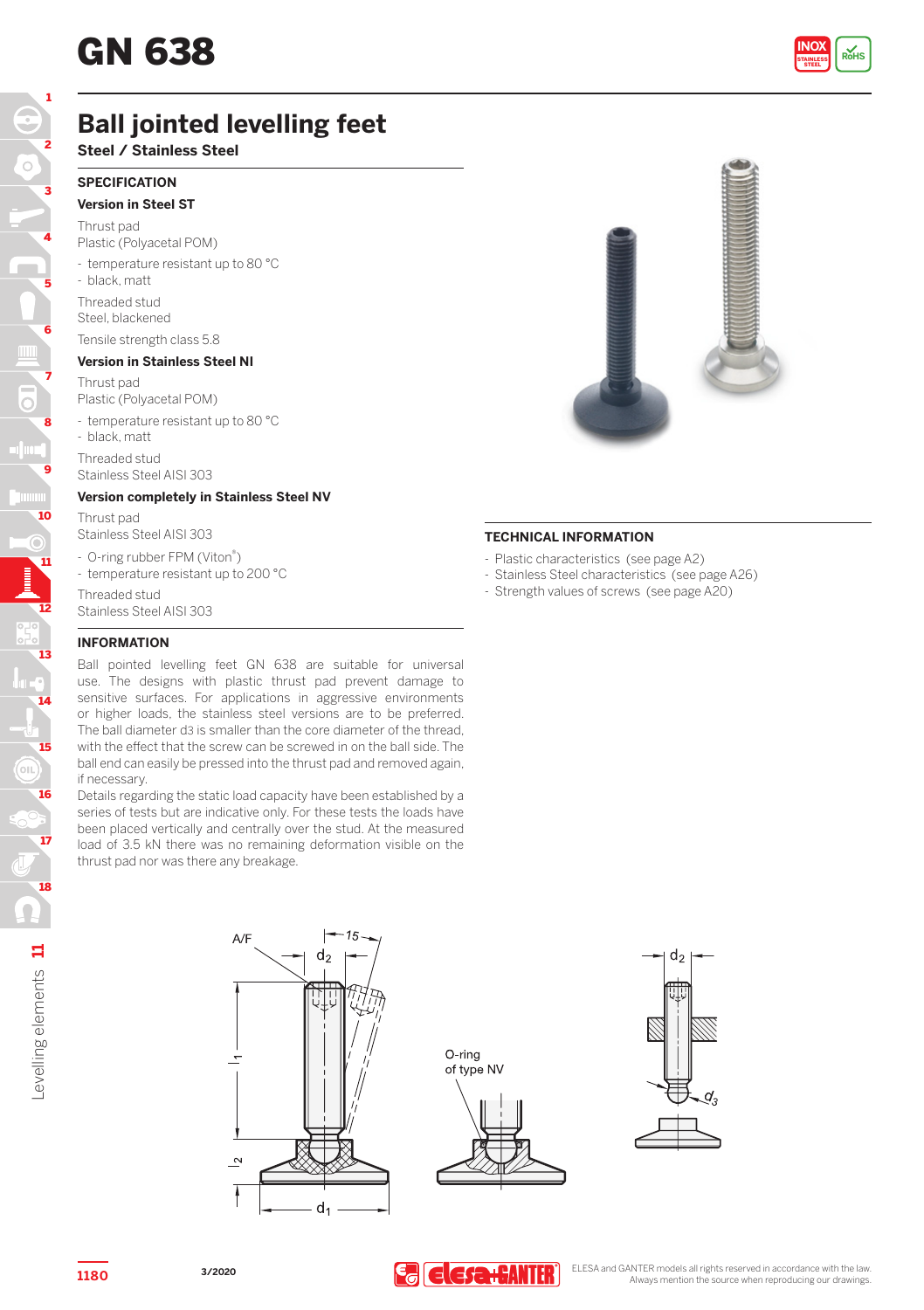\* Complete with type index of the Ball jointed levelling feet Steel Stainless Steel **ST NI**

| GN 638-ST/NI       |    |                |    |     |          |     | <b>STAINLESS STEEL</b>  |    |
|--------------------|----|----------------|----|-----|----------|-----|-------------------------|----|
| <b>Description</b> | d1 | d <sub>2</sub> | 11 | d3  | 12       | A/F | Static<br>load<br>in kN | ₫δ |
| GN 638-15-M6-26-*  | 15 | M6             | 26 | 4.5 | 7.6      | 3   | 3.5                     | 5  |
| GN 638-15-M6-36-*  | 15 | М6             | 36 | 4.5 | 7.6      | 3   | 3.5                     | 6  |
| GN 638-15-M6-46-*  | 15 | M6             | 46 | 4.5 | 7.6      | 3   | 3.5                     | 7  |
| GN 638-15-M8-20-*  | 15 | M8             | 20 | 6.1 | 7.6      | 4   | 3.5                     | 8  |
| GN 638-15-M8-35-*  | 15 | M8             | 35 | 6.1 | 7.6      | 4   | 3.5                     | 11 |
| GN 638-15-M8-45-*  | 15 | M8             | 45 | 6.1 | 7.6      | 4   | 3.5                     | 13 |
| GN 638-15-M8-58-*  | 15 | M8             | 58 | 6.1 | 7.6      | 4   | 3.5                     | 18 |
| GN 638-18-M6-26-*  | 18 | M 6            | 26 | 4.5 | 9.2      | 3   | 3.5                     | 11 |
| GN 638-18-M6-36-*  | 18 | M6             | 36 | 4.5 | 9.2      | 3   | 3.5                     | 11 |
| GN 638-18-M6-46-*  | 18 | M6             | 46 | 4.5 | 9.2      | 3   | 3.5                     | 11 |
| GN 638-18-M8-20-*  | 18 | <b>M8</b>      | 20 | 6.1 | 9.2      | 4   | 3.5                     | 11 |
| GN 638-18-M8-35-*  | 18 | M8             | 35 | 6.1 | 9.2      | 4   | 3.5                     | 11 |
| GN 638-18-M8-45-*  | 18 | <b>M8</b>      | 45 | 6.1 | 9.2      | 4   | 3.5                     | 17 |
| GN 638-18-M8-58-*  | 18 | M 8            | 58 | 6.1 | 9.2      | 4   | 3.5                     | 19 |
| GN 638-18-M10-34-* | 18 | M10            | 34 | 7.8 | 9.2      | 5   | 3.5                     | 18 |
| GN 638-18-M10-44-* | 18 | M10            | 44 | 7.8 | 9.2      | 5   | 3.5                     | 24 |
| GN 638-18-M10-57-* | 18 | M10            | 57 | 7.8 | 9.2      | 5   | 3.5                     | 29 |
| GN 638-18-M10-74-* | 18 | M10            | 74 | 7.8 | 9.2      | 5   | 3.5                     | 37 |
| GN 638-21-M6-26-*  | 21 | M6             | 26 | 4.5 | 10       | 3   | 3.5                     | 7  |
| GN 638-21-M6-36-*  | 21 | M6             | 36 | 4.5 | 10       | 3   | 3.5                     | 11 |
| GN 638-21-M6-46-*  | 21 | M6             | 46 | 4.5 | 10       | 3   | 3.5                     | 11 |
| GN 638-21-M8-20-*  | 21 | M8             | 20 | 6.1 | 10       | 4   | 3.5                     | 10 |
| GN 638-21-M8-35-*  | 21 | M8             | 35 | 6.1 | 10       | 4   | 3.5                     | 11 |
| GN 638-21-M8-45-*  | 21 | M 8            | 45 | 6.1 | 10       | 4   | 3.5                     | 16 |
| GN 638-21-M8-58-*  | 21 | M8             | 58 | 6.1 | 10       | 4   | 3.5                     | 20 |
| GN 638-21-M10-34-* | 21 | M 10           | 34 | 7.8 | 10       | 5   | 3.5                     | 19 |
| GN 638-21-M10-44-* | 21 | M10            | 44 | 7.8 | 10       | 5   | 3.5                     | 25 |
| GN 638-21-M10-57-* | 21 | M10            | 57 | 7.8 | 10       | 5   | 3.5                     | 31 |
| GN 638-21-M10-74-* | 21 | M10            | 74 | 7.8 | 10       | 5   | 3.5                     | 40 |
| GN 638-21-M12-34-* | 21 | M 12           | 34 | 9.4 | 10       | 6   | 3.5                     | 23 |
| GN 638-21-M12-57-* | 21 | M 12           | 57 | 9.4 | 10       | 6   | 3.5                     | 44 |
| GN 638-21-M12-74-* | 21 | M 12           | 74 | 9.4 | 10       | 6   | 3.5                     | 56 |
| GN 638-21-M12-94-* | 21 | M 12           | 94 | 9.4 | 10       | 6   | 3.5                     | 71 |
| GN 638-25-M6-26-*  | 25 | M6             | 26 |     | 4.5 10.5 | 3   | 3.5                     | 10 |
| GN 638-25-M6-36-*  | 25 | M6             | 36 |     | 4.5 10.5 | 3   | 3.5                     | 11 |
| GN 638-25-M6-46-*  | 25 | M 6            | 46 |     | 4.5 10.5 | 3   | 3.5                     | 11 |
| GN 638-25-M8-20-*  | 25 | <b>M8</b>      | 20 |     | 6.1 10.5 | 4   | 3.5                     | 9  |
| GN 638-25-M8-35-*  | 25 | M8             | 35 | 6.1 | 10.5     | 4   | 3.5                     | 14 |
| GN 638-25-M8-45-*  | 25 | M8             | 45 |     | 6.1 10.5 | 4   | 3.5                     | 16 |
| GN 638-25-M8-58-*  | 25 | M 8            | 58 |     | 6.1 10.5 | 4   | 3.5                     | 20 |
| GN 638-25-M10-34-* | 25 | M10            | 34 | 7.8 | 10.5     | 5   | 3.5                     | 21 |
| GN 638-25-M10-44-* | 25 | M10            | 44 | 7.8 | 10.5     | 5   | 3.5                     | 25 |
| GN 638-25-M10-57-* | 25 | M10            | 57 | 7.8 | 10.5     | 5   | 3.5                     | 30 |
| GN 638-25-M10-74-* | 25 | M10            | 74 |     | 7.8 10.5 | 5   | 3.5                     | 40 |
| GN 638-25-M12-34-* | 25 | M 12           | 34 |     | 9.4 10.5 | 6   | 3.5                     | 25 |
| GN 638-25-M12-57-* | 25 | M 12           | 57 | 9.4 | 10.5     | 6   | 3.5                     | 44 |
| GN 638-25-M12-74-* | 25 | M12            | 74 |     | 9.4 10.5 | 6   | 3.5                     | 57 |
|                    |    |                |    |     |          |     |                         |    |

2/3

| <b>Static</b><br>A/F<br>ΔЪ<br><b>Description</b><br>d1<br>d <sub>2</sub><br>I1<br>d3<br>12<br>load<br>in kN<br>32<br>GN 638-32-M6-26-*<br>M6<br>26<br>4.5<br>11<br>3<br>3.5<br>11<br>3<br>GN 638-32-M6-36-*<br>32<br>M6<br>36<br>4.5<br>11<br>3.5<br>11<br>GN 638-32-M6-46-*<br>32<br>46<br>4.5<br>11<br>3<br>3.5<br>11<br>M 6<br>13<br>GN 638-32-M8-20-*<br>32<br>M8<br>20<br>6.1<br>11<br>4<br>3.5<br>32<br>35<br>6.1<br>11<br>$\overline{4}$<br>3.5<br>16<br>GN 638-32-M8-35-*<br>M8<br>45<br>GN 638-32-M8-45-*<br>32<br>M 8<br>6.1<br>11<br>4<br>3.5<br>20<br>23<br>GN 638-32-M8-58-*<br>32<br>M8<br>58<br>6.1<br>11<br>$\overline{4}$<br>3.5<br>20<br>GN 638-32-M10-34-*<br>32<br>M 10<br>34<br>7.8<br>11<br>5<br>3.5<br>GN 638-32-M10-44-*<br>32<br>M 10<br>7.8<br>11<br>5<br>3.5<br>20<br>44<br>GN 638-32-M10-57-*<br>32<br>M 10<br>7.8<br>11<br>5<br>3.5<br>32<br>57<br>5<br>GN 638-32-M10-74-*<br>32<br>7.8<br>11<br>3.5<br>40<br>M 10<br>74<br>GN 638-32-M12-34-*<br>32<br>M <sub>12</sub><br>9.4<br>11<br>6<br>3.5<br>20<br>34<br>32<br>11<br>6<br>GN 638-32-M12-57-*<br>M <sub>12</sub><br>57<br>9.4<br>3.5<br>40<br>GN 638-32-M12-74-*<br>32<br>M <sub>12</sub><br>74<br>9.4<br>11<br>6<br>3.5<br>53<br>94<br>6<br>70<br>GN 638-32-M12-94-*<br>32<br>M <sub>12</sub><br>9.4<br>11<br>3.5<br>GN 638-40-M8-20-*<br>40<br><b>M8</b><br>20<br>6.1<br>13<br>4<br>3.5<br>15<br>40<br>M8<br>35<br>6.1<br>13<br>$\overline{4}$<br>3.5<br>20<br>GN 638-40-M8-35-*<br>45<br>13<br>GN 638-40-M8-45-*<br>40<br>M8<br>6.1<br>4<br>3.5<br>22<br>40<br>M8<br>58<br>6.1<br>13<br>$\overline{4}$<br>3.5<br>20<br>GN 638-40-M8-58-*<br>7.8<br>GN 638-40-M10-34-*<br>40<br>M 10<br>34<br>13<br>5<br>3.5<br>25<br>13<br>5<br>GN 638-40-M10-44-*<br>40<br>M 10<br>44<br>7.8<br>3.5<br>30<br>5<br>38<br>GN 638-40-M10-57-*<br>40<br>M 10<br>57<br>7.8<br>13<br>3.5<br>13<br>40<br>M 10<br>7.8<br>5<br>3.5<br>46<br>GN 638-40-M10-74-*<br>74<br>GN 638-40-M12-34-*<br>40<br>M <sub>12</sub><br>34<br>9.4<br>13<br>6<br>3.5<br>34<br>GN 638-40-M12-57-*<br>M12<br>9.4<br>13<br>6<br>3.5<br>50<br>40<br>57<br>GN 638-40-M12-74-*<br>40<br>M <sub>12</sub><br>9.4<br>13<br>6<br>3.5<br>60<br>74<br>13<br>6<br>GN 638-40-M12-94-*<br>40<br>M <sub>12</sub><br>94<br>9.4<br>3.5<br>77<br>GN 638-50-M8-20-*<br>50<br>M8<br>20<br>6.1<br>15.5<br>4<br>3.5<br>22<br>$\overline{4}$<br>GN 638-50-M8-35-*<br>50<br>35<br>6.1<br>15.5<br>3.5<br>28<br>M8<br>GN 638-50-M8-45-*<br>50<br>M8<br>45<br>6.1<br>15.5<br>3.5<br>32<br>4<br>50<br>M8<br>58<br>6.1<br>15.5<br>$\overline{4}$<br>3.5<br>37<br>GN 638-50-M8-58-*<br>GN 638-50-M10-34-*<br>50<br>M 10<br>34<br>7.8<br>15.5<br>5<br>3.5<br>26<br>50<br>5<br>3.5<br>41<br>GN 638-50-M10-44-*<br>M 10<br>44<br>7.8<br>15.5<br>7.8<br>15.5<br>GN 638-50-M10-57-*<br>50<br>M 10<br>57<br>5<br>3.5<br>49<br>5<br>50<br>M 10<br>74<br>7.8<br>15.5<br>3.5<br>59<br>GN 638-50-M10-74-*<br>50<br>M <sub>12</sub><br>9.4<br>15.5<br>6<br>3.5<br>42<br>GN 638-50-M12-34-*<br>34<br>GN 638-50-M12-57-*<br>50<br>M <sub>12</sub><br>57<br>9.4<br>15.5<br>6<br>3.5<br>62<br>GN 638-50-M12-74-*<br>50<br>M <sub>12</sub><br>74<br>9.4<br>15.5<br>6<br>3.5<br>77<br>M12<br>94<br>9.4<br>15.5<br>6<br>3.5<br>95<br>50 | <b>GN 638-ST/NI</b> |  |  |  | <b>STAINLESS STEEL</b> |  |
|------------------------------------------------------------------------------------------------------------------------------------------------------------------------------------------------------------------------------------------------------------------------------------------------------------------------------------------------------------------------------------------------------------------------------------------------------------------------------------------------------------------------------------------------------------------------------------------------------------------------------------------------------------------------------------------------------------------------------------------------------------------------------------------------------------------------------------------------------------------------------------------------------------------------------------------------------------------------------------------------------------------------------------------------------------------------------------------------------------------------------------------------------------------------------------------------------------------------------------------------------------------------------------------------------------------------------------------------------------------------------------------------------------------------------------------------------------------------------------------------------------------------------------------------------------------------------------------------------------------------------------------------------------------------------------------------------------------------------------------------------------------------------------------------------------------------------------------------------------------------------------------------------------------------------------------------------------------------------------------------------------------------------------------------------------------------------------------------------------------------------------------------------------------------------------------------------------------------------------------------------------------------------------------------------------------------------------------------------------------------------------------------------------------------------------------------------------------------------------------------------------------------------------------------------------------------------------------------------------------------------------------------------------------------------------------------------------------------------------------------------------------------------------------------------------------------------------------------------------------------------------------------------------------------------------------------------------------------------------------------------------------------------------------------------------------------------------------------------------------------------------------------------------------------------------------------------------------------------------|---------------------|--|--|--|------------------------|--|
|                                                                                                                                                                                                                                                                                                                                                                                                                                                                                                                                                                                                                                                                                                                                                                                                                                                                                                                                                                                                                                                                                                                                                                                                                                                                                                                                                                                                                                                                                                                                                                                                                                                                                                                                                                                                                                                                                                                                                                                                                                                                                                                                                                                                                                                                                                                                                                                                                                                                                                                                                                                                                                                                                                                                                                                                                                                                                                                                                                                                                                                                                                                                                                                                                                    |                     |  |  |  |                        |  |
|                                                                                                                                                                                                                                                                                                                                                                                                                                                                                                                                                                                                                                                                                                                                                                                                                                                                                                                                                                                                                                                                                                                                                                                                                                                                                                                                                                                                                                                                                                                                                                                                                                                                                                                                                                                                                                                                                                                                                                                                                                                                                                                                                                                                                                                                                                                                                                                                                                                                                                                                                                                                                                                                                                                                                                                                                                                                                                                                                                                                                                                                                                                                                                                                                                    |                     |  |  |  |                        |  |
|                                                                                                                                                                                                                                                                                                                                                                                                                                                                                                                                                                                                                                                                                                                                                                                                                                                                                                                                                                                                                                                                                                                                                                                                                                                                                                                                                                                                                                                                                                                                                                                                                                                                                                                                                                                                                                                                                                                                                                                                                                                                                                                                                                                                                                                                                                                                                                                                                                                                                                                                                                                                                                                                                                                                                                                                                                                                                                                                                                                                                                                                                                                                                                                                                                    |                     |  |  |  |                        |  |
|                                                                                                                                                                                                                                                                                                                                                                                                                                                                                                                                                                                                                                                                                                                                                                                                                                                                                                                                                                                                                                                                                                                                                                                                                                                                                                                                                                                                                                                                                                                                                                                                                                                                                                                                                                                                                                                                                                                                                                                                                                                                                                                                                                                                                                                                                                                                                                                                                                                                                                                                                                                                                                                                                                                                                                                                                                                                                                                                                                                                                                                                                                                                                                                                                                    |                     |  |  |  |                        |  |
|                                                                                                                                                                                                                                                                                                                                                                                                                                                                                                                                                                                                                                                                                                                                                                                                                                                                                                                                                                                                                                                                                                                                                                                                                                                                                                                                                                                                                                                                                                                                                                                                                                                                                                                                                                                                                                                                                                                                                                                                                                                                                                                                                                                                                                                                                                                                                                                                                                                                                                                                                                                                                                                                                                                                                                                                                                                                                                                                                                                                                                                                                                                                                                                                                                    |                     |  |  |  |                        |  |
|                                                                                                                                                                                                                                                                                                                                                                                                                                                                                                                                                                                                                                                                                                                                                                                                                                                                                                                                                                                                                                                                                                                                                                                                                                                                                                                                                                                                                                                                                                                                                                                                                                                                                                                                                                                                                                                                                                                                                                                                                                                                                                                                                                                                                                                                                                                                                                                                                                                                                                                                                                                                                                                                                                                                                                                                                                                                                                                                                                                                                                                                                                                                                                                                                                    |                     |  |  |  |                        |  |
|                                                                                                                                                                                                                                                                                                                                                                                                                                                                                                                                                                                                                                                                                                                                                                                                                                                                                                                                                                                                                                                                                                                                                                                                                                                                                                                                                                                                                                                                                                                                                                                                                                                                                                                                                                                                                                                                                                                                                                                                                                                                                                                                                                                                                                                                                                                                                                                                                                                                                                                                                                                                                                                                                                                                                                                                                                                                                                                                                                                                                                                                                                                                                                                                                                    |                     |  |  |  |                        |  |
|                                                                                                                                                                                                                                                                                                                                                                                                                                                                                                                                                                                                                                                                                                                                                                                                                                                                                                                                                                                                                                                                                                                                                                                                                                                                                                                                                                                                                                                                                                                                                                                                                                                                                                                                                                                                                                                                                                                                                                                                                                                                                                                                                                                                                                                                                                                                                                                                                                                                                                                                                                                                                                                                                                                                                                                                                                                                                                                                                                                                                                                                                                                                                                                                                                    |                     |  |  |  |                        |  |
|                                                                                                                                                                                                                                                                                                                                                                                                                                                                                                                                                                                                                                                                                                                                                                                                                                                                                                                                                                                                                                                                                                                                                                                                                                                                                                                                                                                                                                                                                                                                                                                                                                                                                                                                                                                                                                                                                                                                                                                                                                                                                                                                                                                                                                                                                                                                                                                                                                                                                                                                                                                                                                                                                                                                                                                                                                                                                                                                                                                                                                                                                                                                                                                                                                    |                     |  |  |  |                        |  |
|                                                                                                                                                                                                                                                                                                                                                                                                                                                                                                                                                                                                                                                                                                                                                                                                                                                                                                                                                                                                                                                                                                                                                                                                                                                                                                                                                                                                                                                                                                                                                                                                                                                                                                                                                                                                                                                                                                                                                                                                                                                                                                                                                                                                                                                                                                                                                                                                                                                                                                                                                                                                                                                                                                                                                                                                                                                                                                                                                                                                                                                                                                                                                                                                                                    |                     |  |  |  |                        |  |
|                                                                                                                                                                                                                                                                                                                                                                                                                                                                                                                                                                                                                                                                                                                                                                                                                                                                                                                                                                                                                                                                                                                                                                                                                                                                                                                                                                                                                                                                                                                                                                                                                                                                                                                                                                                                                                                                                                                                                                                                                                                                                                                                                                                                                                                                                                                                                                                                                                                                                                                                                                                                                                                                                                                                                                                                                                                                                                                                                                                                                                                                                                                                                                                                                                    |                     |  |  |  |                        |  |
|                                                                                                                                                                                                                                                                                                                                                                                                                                                                                                                                                                                                                                                                                                                                                                                                                                                                                                                                                                                                                                                                                                                                                                                                                                                                                                                                                                                                                                                                                                                                                                                                                                                                                                                                                                                                                                                                                                                                                                                                                                                                                                                                                                                                                                                                                                                                                                                                                                                                                                                                                                                                                                                                                                                                                                                                                                                                                                                                                                                                                                                                                                                                                                                                                                    |                     |  |  |  |                        |  |
|                                                                                                                                                                                                                                                                                                                                                                                                                                                                                                                                                                                                                                                                                                                                                                                                                                                                                                                                                                                                                                                                                                                                                                                                                                                                                                                                                                                                                                                                                                                                                                                                                                                                                                                                                                                                                                                                                                                                                                                                                                                                                                                                                                                                                                                                                                                                                                                                                                                                                                                                                                                                                                                                                                                                                                                                                                                                                                                                                                                                                                                                                                                                                                                                                                    |                     |  |  |  |                        |  |
|                                                                                                                                                                                                                                                                                                                                                                                                                                                                                                                                                                                                                                                                                                                                                                                                                                                                                                                                                                                                                                                                                                                                                                                                                                                                                                                                                                                                                                                                                                                                                                                                                                                                                                                                                                                                                                                                                                                                                                                                                                                                                                                                                                                                                                                                                                                                                                                                                                                                                                                                                                                                                                                                                                                                                                                                                                                                                                                                                                                                                                                                                                                                                                                                                                    |                     |  |  |  |                        |  |
|                                                                                                                                                                                                                                                                                                                                                                                                                                                                                                                                                                                                                                                                                                                                                                                                                                                                                                                                                                                                                                                                                                                                                                                                                                                                                                                                                                                                                                                                                                                                                                                                                                                                                                                                                                                                                                                                                                                                                                                                                                                                                                                                                                                                                                                                                                                                                                                                                                                                                                                                                                                                                                                                                                                                                                                                                                                                                                                                                                                                                                                                                                                                                                                                                                    |                     |  |  |  |                        |  |
|                                                                                                                                                                                                                                                                                                                                                                                                                                                                                                                                                                                                                                                                                                                                                                                                                                                                                                                                                                                                                                                                                                                                                                                                                                                                                                                                                                                                                                                                                                                                                                                                                                                                                                                                                                                                                                                                                                                                                                                                                                                                                                                                                                                                                                                                                                                                                                                                                                                                                                                                                                                                                                                                                                                                                                                                                                                                                                                                                                                                                                                                                                                                                                                                                                    |                     |  |  |  |                        |  |
|                                                                                                                                                                                                                                                                                                                                                                                                                                                                                                                                                                                                                                                                                                                                                                                                                                                                                                                                                                                                                                                                                                                                                                                                                                                                                                                                                                                                                                                                                                                                                                                                                                                                                                                                                                                                                                                                                                                                                                                                                                                                                                                                                                                                                                                                                                                                                                                                                                                                                                                                                                                                                                                                                                                                                                                                                                                                                                                                                                                                                                                                                                                                                                                                                                    |                     |  |  |  |                        |  |
|                                                                                                                                                                                                                                                                                                                                                                                                                                                                                                                                                                                                                                                                                                                                                                                                                                                                                                                                                                                                                                                                                                                                                                                                                                                                                                                                                                                                                                                                                                                                                                                                                                                                                                                                                                                                                                                                                                                                                                                                                                                                                                                                                                                                                                                                                                                                                                                                                                                                                                                                                                                                                                                                                                                                                                                                                                                                                                                                                                                                                                                                                                                                                                                                                                    |                     |  |  |  |                        |  |
|                                                                                                                                                                                                                                                                                                                                                                                                                                                                                                                                                                                                                                                                                                                                                                                                                                                                                                                                                                                                                                                                                                                                                                                                                                                                                                                                                                                                                                                                                                                                                                                                                                                                                                                                                                                                                                                                                                                                                                                                                                                                                                                                                                                                                                                                                                                                                                                                                                                                                                                                                                                                                                                                                                                                                                                                                                                                                                                                                                                                                                                                                                                                                                                                                                    |                     |  |  |  |                        |  |
|                                                                                                                                                                                                                                                                                                                                                                                                                                                                                                                                                                                                                                                                                                                                                                                                                                                                                                                                                                                                                                                                                                                                                                                                                                                                                                                                                                                                                                                                                                                                                                                                                                                                                                                                                                                                                                                                                                                                                                                                                                                                                                                                                                                                                                                                                                                                                                                                                                                                                                                                                                                                                                                                                                                                                                                                                                                                                                                                                                                                                                                                                                                                                                                                                                    |                     |  |  |  |                        |  |
|                                                                                                                                                                                                                                                                                                                                                                                                                                                                                                                                                                                                                                                                                                                                                                                                                                                                                                                                                                                                                                                                                                                                                                                                                                                                                                                                                                                                                                                                                                                                                                                                                                                                                                                                                                                                                                                                                                                                                                                                                                                                                                                                                                                                                                                                                                                                                                                                                                                                                                                                                                                                                                                                                                                                                                                                                                                                                                                                                                                                                                                                                                                                                                                                                                    |                     |  |  |  |                        |  |
|                                                                                                                                                                                                                                                                                                                                                                                                                                                                                                                                                                                                                                                                                                                                                                                                                                                                                                                                                                                                                                                                                                                                                                                                                                                                                                                                                                                                                                                                                                                                                                                                                                                                                                                                                                                                                                                                                                                                                                                                                                                                                                                                                                                                                                                                                                                                                                                                                                                                                                                                                                                                                                                                                                                                                                                                                                                                                                                                                                                                                                                                                                                                                                                                                                    |                     |  |  |  |                        |  |
|                                                                                                                                                                                                                                                                                                                                                                                                                                                                                                                                                                                                                                                                                                                                                                                                                                                                                                                                                                                                                                                                                                                                                                                                                                                                                                                                                                                                                                                                                                                                                                                                                                                                                                                                                                                                                                                                                                                                                                                                                                                                                                                                                                                                                                                                                                                                                                                                                                                                                                                                                                                                                                                                                                                                                                                                                                                                                                                                                                                                                                                                                                                                                                                                                                    |                     |  |  |  |                        |  |
|                                                                                                                                                                                                                                                                                                                                                                                                                                                                                                                                                                                                                                                                                                                                                                                                                                                                                                                                                                                                                                                                                                                                                                                                                                                                                                                                                                                                                                                                                                                                                                                                                                                                                                                                                                                                                                                                                                                                                                                                                                                                                                                                                                                                                                                                                                                                                                                                                                                                                                                                                                                                                                                                                                                                                                                                                                                                                                                                                                                                                                                                                                                                                                                                                                    |                     |  |  |  |                        |  |
|                                                                                                                                                                                                                                                                                                                                                                                                                                                                                                                                                                                                                                                                                                                                                                                                                                                                                                                                                                                                                                                                                                                                                                                                                                                                                                                                                                                                                                                                                                                                                                                                                                                                                                                                                                                                                                                                                                                                                                                                                                                                                                                                                                                                                                                                                                                                                                                                                                                                                                                                                                                                                                                                                                                                                                                                                                                                                                                                                                                                                                                                                                                                                                                                                                    |                     |  |  |  |                        |  |
|                                                                                                                                                                                                                                                                                                                                                                                                                                                                                                                                                                                                                                                                                                                                                                                                                                                                                                                                                                                                                                                                                                                                                                                                                                                                                                                                                                                                                                                                                                                                                                                                                                                                                                                                                                                                                                                                                                                                                                                                                                                                                                                                                                                                                                                                                                                                                                                                                                                                                                                                                                                                                                                                                                                                                                                                                                                                                                                                                                                                                                                                                                                                                                                                                                    |                     |  |  |  |                        |  |
|                                                                                                                                                                                                                                                                                                                                                                                                                                                                                                                                                                                                                                                                                                                                                                                                                                                                                                                                                                                                                                                                                                                                                                                                                                                                                                                                                                                                                                                                                                                                                                                                                                                                                                                                                                                                                                                                                                                                                                                                                                                                                                                                                                                                                                                                                                                                                                                                                                                                                                                                                                                                                                                                                                                                                                                                                                                                                                                                                                                                                                                                                                                                                                                                                                    |                     |  |  |  |                        |  |
|                                                                                                                                                                                                                                                                                                                                                                                                                                                                                                                                                                                                                                                                                                                                                                                                                                                                                                                                                                                                                                                                                                                                                                                                                                                                                                                                                                                                                                                                                                                                                                                                                                                                                                                                                                                                                                                                                                                                                                                                                                                                                                                                                                                                                                                                                                                                                                                                                                                                                                                                                                                                                                                                                                                                                                                                                                                                                                                                                                                                                                                                                                                                                                                                                                    |                     |  |  |  |                        |  |
|                                                                                                                                                                                                                                                                                                                                                                                                                                                                                                                                                                                                                                                                                                                                                                                                                                                                                                                                                                                                                                                                                                                                                                                                                                                                                                                                                                                                                                                                                                                                                                                                                                                                                                                                                                                                                                                                                                                                                                                                                                                                                                                                                                                                                                                                                                                                                                                                                                                                                                                                                                                                                                                                                                                                                                                                                                                                                                                                                                                                                                                                                                                                                                                                                                    |                     |  |  |  |                        |  |
|                                                                                                                                                                                                                                                                                                                                                                                                                                                                                                                                                                                                                                                                                                                                                                                                                                                                                                                                                                                                                                                                                                                                                                                                                                                                                                                                                                                                                                                                                                                                                                                                                                                                                                                                                                                                                                                                                                                                                                                                                                                                                                                                                                                                                                                                                                                                                                                                                                                                                                                                                                                                                                                                                                                                                                                                                                                                                                                                                                                                                                                                                                                                                                                                                                    |                     |  |  |  |                        |  |
|                                                                                                                                                                                                                                                                                                                                                                                                                                                                                                                                                                                                                                                                                                                                                                                                                                                                                                                                                                                                                                                                                                                                                                                                                                                                                                                                                                                                                                                                                                                                                                                                                                                                                                                                                                                                                                                                                                                                                                                                                                                                                                                                                                                                                                                                                                                                                                                                                                                                                                                                                                                                                                                                                                                                                                                                                                                                                                                                                                                                                                                                                                                                                                                                                                    |                     |  |  |  |                        |  |
|                                                                                                                                                                                                                                                                                                                                                                                                                                                                                                                                                                                                                                                                                                                                                                                                                                                                                                                                                                                                                                                                                                                                                                                                                                                                                                                                                                                                                                                                                                                                                                                                                                                                                                                                                                                                                                                                                                                                                                                                                                                                                                                                                                                                                                                                                                                                                                                                                                                                                                                                                                                                                                                                                                                                                                                                                                                                                                                                                                                                                                                                                                                                                                                                                                    |                     |  |  |  |                        |  |
|                                                                                                                                                                                                                                                                                                                                                                                                                                                                                                                                                                                                                                                                                                                                                                                                                                                                                                                                                                                                                                                                                                                                                                                                                                                                                                                                                                                                                                                                                                                                                                                                                                                                                                                                                                                                                                                                                                                                                                                                                                                                                                                                                                                                                                                                                                                                                                                                                                                                                                                                                                                                                                                                                                                                                                                                                                                                                                                                                                                                                                                                                                                                                                                                                                    |                     |  |  |  |                        |  |
|                                                                                                                                                                                                                                                                                                                                                                                                                                                                                                                                                                                                                                                                                                                                                                                                                                                                                                                                                                                                                                                                                                                                                                                                                                                                                                                                                                                                                                                                                                                                                                                                                                                                                                                                                                                                                                                                                                                                                                                                                                                                                                                                                                                                                                                                                                                                                                                                                                                                                                                                                                                                                                                                                                                                                                                                                                                                                                                                                                                                                                                                                                                                                                                                                                    |                     |  |  |  |                        |  |
|                                                                                                                                                                                                                                                                                                                                                                                                                                                                                                                                                                                                                                                                                                                                                                                                                                                                                                                                                                                                                                                                                                                                                                                                                                                                                                                                                                                                                                                                                                                                                                                                                                                                                                                                                                                                                                                                                                                                                                                                                                                                                                                                                                                                                                                                                                                                                                                                                                                                                                                                                                                                                                                                                                                                                                                                                                                                                                                                                                                                                                                                                                                                                                                                                                    |                     |  |  |  |                        |  |
|                                                                                                                                                                                                                                                                                                                                                                                                                                                                                                                                                                                                                                                                                                                                                                                                                                                                                                                                                                                                                                                                                                                                                                                                                                                                                                                                                                                                                                                                                                                                                                                                                                                                                                                                                                                                                                                                                                                                                                                                                                                                                                                                                                                                                                                                                                                                                                                                                                                                                                                                                                                                                                                                                                                                                                                                                                                                                                                                                                                                                                                                                                                                                                                                                                    |                     |  |  |  |                        |  |
|                                                                                                                                                                                                                                                                                                                                                                                                                                                                                                                                                                                                                                                                                                                                                                                                                                                                                                                                                                                                                                                                                                                                                                                                                                                                                                                                                                                                                                                                                                                                                                                                                                                                                                                                                                                                                                                                                                                                                                                                                                                                                                                                                                                                                                                                                                                                                                                                                                                                                                                                                                                                                                                                                                                                                                                                                                                                                                                                                                                                                                                                                                                                                                                                                                    |                     |  |  |  |                        |  |
|                                                                                                                                                                                                                                                                                                                                                                                                                                                                                                                                                                                                                                                                                                                                                                                                                                                                                                                                                                                                                                                                                                                                                                                                                                                                                                                                                                                                                                                                                                                                                                                                                                                                                                                                                                                                                                                                                                                                                                                                                                                                                                                                                                                                                                                                                                                                                                                                                                                                                                                                                                                                                                                                                                                                                                                                                                                                                                                                                                                                                                                                                                                                                                                                                                    |                     |  |  |  |                        |  |
|                                                                                                                                                                                                                                                                                                                                                                                                                                                                                                                                                                                                                                                                                                                                                                                                                                                                                                                                                                                                                                                                                                                                                                                                                                                                                                                                                                                                                                                                                                                                                                                                                                                                                                                                                                                                                                                                                                                                                                                                                                                                                                                                                                                                                                                                                                                                                                                                                                                                                                                                                                                                                                                                                                                                                                                                                                                                                                                                                                                                                                                                                                                                                                                                                                    |                     |  |  |  |                        |  |
|                                                                                                                                                                                                                                                                                                                                                                                                                                                                                                                                                                                                                                                                                                                                                                                                                                                                                                                                                                                                                                                                                                                                                                                                                                                                                                                                                                                                                                                                                                                                                                                                                                                                                                                                                                                                                                                                                                                                                                                                                                                                                                                                                                                                                                                                                                                                                                                                                                                                                                                                                                                                                                                                                                                                                                                                                                                                                                                                                                                                                                                                                                                                                                                                                                    | GN 638-50-M12-94-*  |  |  |  |                        |  |

Weight type ST

**3/2020**